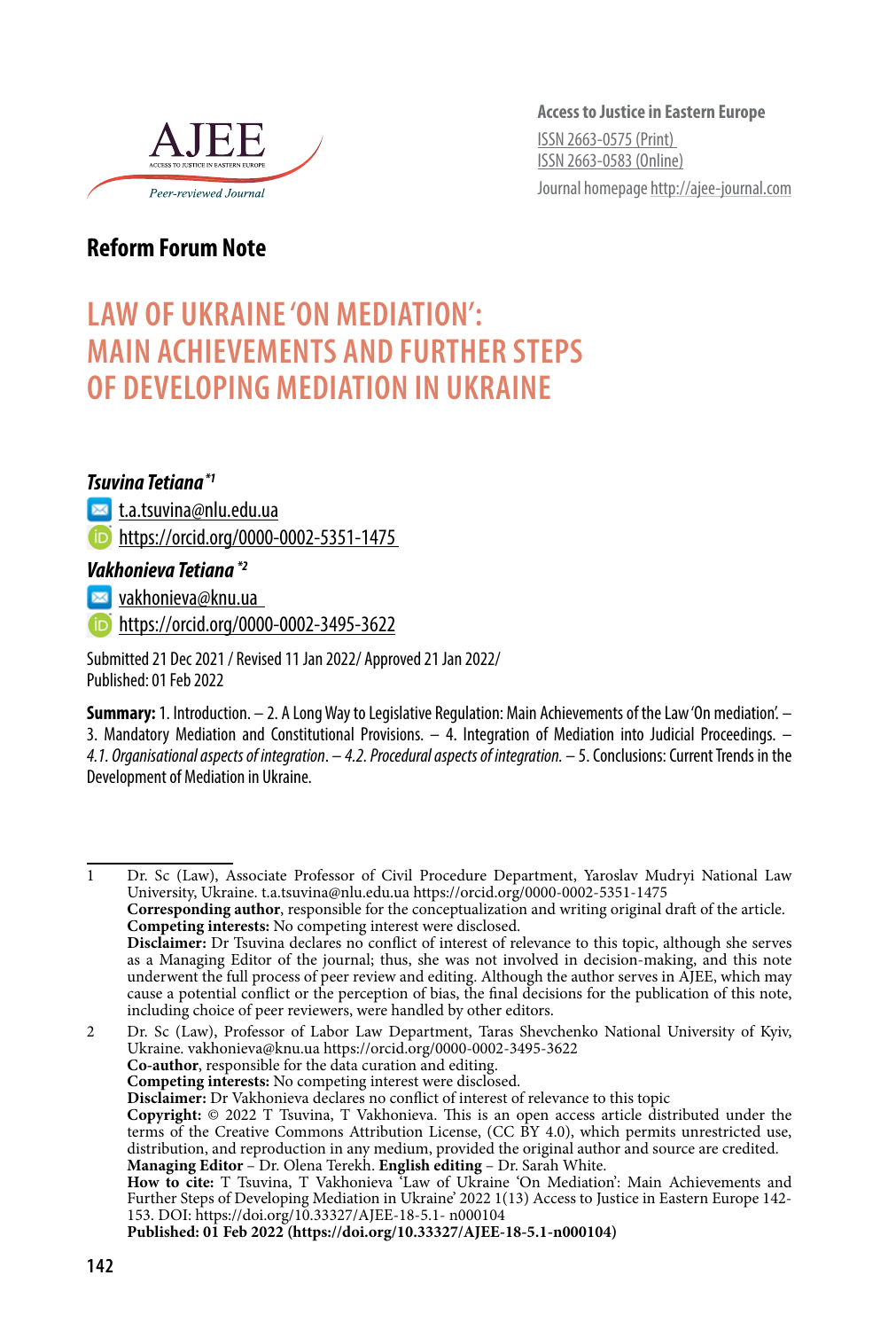# **ABSTRACT**

*Background: Although mediation is considered one of the most popular ways of consensual dispute resolution, for many years, mediation in Ukraine had no legislative regulation. This was one of the obstacles that restrained alternative dispute resolution (ADR) development in*  Ukraine, even though the mediation community had been growing. Eventually, the Law of *Ukraine 'On mediation' was adopted on 16 November 2021.*

*Methods: The article is devoted to distinctive features of the new Ukrainian legislative mediation regulation that are decisive for the national mediation model, such as the definition and principle of mediation, its principles and scope, requirements for mediators, etc. Special attention is paid to the perspective and challenges for the mandatory mediation in terms of the provisions of Art. 124 of the Constitution of Ukraine and European standards for access to court (para. 1 Art. 6 of the ECHR). The article addresses organisational and procedural aspects of integrating mediation into judicial proceedings. Different models of integrating mediation into the Ukrainian court system piloted in Ukraine are analysed. The authors define current trends in the development of mediation in Ukraine.*

*Results and Conclusions: The authors conclude that the adoption of the Law 'On mediation' contributes to the ADR movement in Ukraine but needs some further steps, such as developing a national model of court mediation, the amendment of procedural legislation introducing a special procedure that would lead to the enforcement of agreements resulting from international mediation in commercial disputes, and the adoption of special regulation for integrating mediation into other jurisdictional activities (notariat, system of legal aid).*

*Keywords: mediation; court mediation; mandatory mediation; mediator; Ukraine*

### **1 INTRODUCTION**

Mediation is one of the most popular methods of alternative dispute resolution (hereinafter – ADR) worldwide. It is considered a part of the international standard of access to justice, which is interpreted today not only as access to courts of a classical kind but also as access to ADR.3 The development of ADR methods in general and mediation in particular is recognised as one of the aims of the justice sector reform in Ukraine.<sup>4</sup> As a result, on 16 November 2021, the Law of Ukraine 'On mediation' (hereinafter - the Law 'On mediation')<sup>5</sup> was adopted. The mediator community had been waiting for this regulation for more than 25 years since the first mediators were trained with the support of the donor community,<sup>6</sup> and nowadays, many

<sup>3</sup> See V Komarov, T Tsuvina, 'The Impact of the ECHR and the Case law of the ECtHR on Civil Procedure in Ukraine' (2021) 1(9) Access to Justice in Eastern Europe 79-101. DOI: 10.33327/AJEE-18-4.1-a000047; V Komarov, T Tsuvina, 'International standard of access to justice and subject of civil procedural law' (2021) 28(3) Journal of the National Academy of Legal Sciences of Ukraine 197-208. DOI: 10.37635/jnalsu.28(3).

<sup>4</sup> Decree of the President of Ukraine of 11 June 2021 'On the Strategy for the Development of the Justice System and Constitutional Judiciary for 2021-2023' <https://zakon.rada.gov.ua/laws/ show/231/2021#n10> accessed 1 January 2022;

<sup>5</sup> Law of Ukraine 'On mediation' of 16 November 2021 <https://zakon.rada.gov.ua/laws/show/1875-20?lang=en#Text> accessed 1 January 2022.

<sup>6</sup> See the collection of articles '5 Years of Dialogue and 25 Years of Mediation in Ukraine: from Division to Cohesion' (Kiyv, VAITE 2019) 340 <https://www.osce.org/project-coordinator-in-ukraine/448165> accessed 1 January 2022; I Izarova, 'Sustainable Civil Justice Through Open Enforcement – The Ukrainian Experience Studying' (2020) 9(5) Academic Journal of Interdisciplinary Research 206-216 <https://doi. org/10.36941/ajis-2020-0098> accessed 1 January 2022; I Izarova, V Nekrošius, V Vėbraitė, Y Prytyka 'Legal, Social and Cultural Prerequisites for the Development of ADR Forms in Lithuania and Ukraine' (2020) 116 Teise (Law) 8-23 <https://doi.org/10.15388/Teise.2020.116.1> accessed 1 January 2022.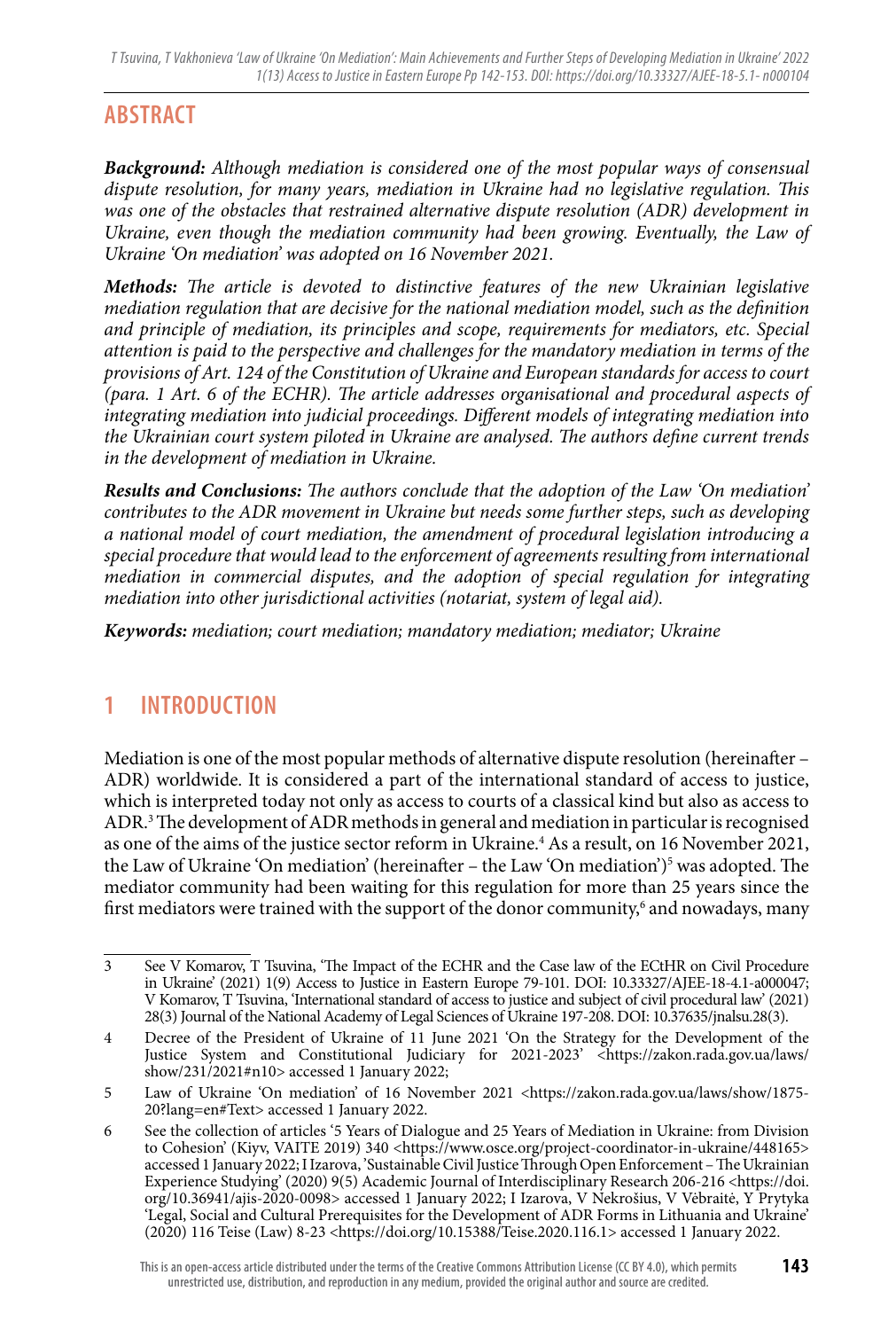hopes are placed on it. It is supposed to have a positive effect on the development of the ADR movement in Ukraine and an improvement of access to justice and its effectiveness. At the same time, the Law 'On mediation' is a framework and needs some further steps to be put into practice.

The article is devoted to the analysis of the main features of the new Ukrainian Law 'On mediation' and its gaps, as well as further directions in the promotion of mediation in Ukraine. The article consists of the introduction, three parts, and the conclusion. In the first part of the article, a general review of the Law 'On mediation' is made. In the second part, the authors focus on mandatory mediation in terms of the constitutional provisions on court jurisdiction. In the third part, the authors address the organisational and procedural aspects of integrating mediation into judicial proceedings. In the conclusion, the authors identify current trends and further steps for developing mediation in the Ukrainian legal system.

### **2 A LONG WAY TO LEGISLATIVE REGULATION: MAIN ACHIEVEMENTS OF THE LAW 'ON MEDIATION'**

The institutionalisation of mediation in Ukraine has come a long way. As a result, the Law 'On mediation' has several distinguishing features. Firstly, the Law was developed on the basis of the international mediation standards, such as Directive 2008/52/EC of the European Parliament and of the Council of Europe on certain aspects of mediation in civil and commercial matters,<sup>7</sup> Council of Europe mediation recommendations for various categories of cases,<sup>8</sup> guidelines for better implementation of the above-mentioned recommendations developed by the European Commission for the Efficiency of Justice,<sup>9</sup> UNCITRAL Model Law on International Commercial Mediation and International Settlement Agreements Resulting from Mediation,<sup>10</sup> etc. Secondly, the Law 'On mediation' reflects the best foreign countries' practices of mediation legislative regulation.<sup>11</sup> Thirdly, the work on the draft law was conducted with the broad involvement of all interested parties – mediators' community,

<sup>7</sup> Directive 2008/52/EC of the European Parliament and of the Council of Europe of 21 May 2008 on certain aspects of mediation in civil and commercial matters <http://eur-lex.europa.eu/LexUriServ/ LexUriServ.do?uri=OJ:L:2008:136:0003:0008:En:PDF> accessed 1 January 2022.

<sup>8</sup> Recommendation Rec (2002)10 of the Committee of Ministers to member States on mediation in civil matters, adopted by the Committee of Ministers on 18 September 2002 at the 808th meeting of the Ministers' Deputies <https://rm.coe.int/16805e1f76> accessed 1 January 2022; Recommendation No R (98)1 on family mediation, adopted by the Committee of Ministers on 21 January 1998 at the 616th meeting of the Ministers' Deputies <https://rm.coe.int/1680747b77> accessed 1 January 2022; Recommendation Rec (2001) 9 of the Committee of Ministers to Member States on Alternatives to Litigation between Administrative Authorities and Private Parties adopted by the Committee of Ministers on 5 September 2001 at the 762nd meeting of the Ministers' Deputies <https://rm.coe. int/16805e2b59 > accessed 1 January 2022; Recommendation No R (99) 19 of the Committee of Ministers to Member States on Mediation in Penal Matters, adopted by the Committee of Ministers on 15 September 1999 at the 679th meeting of the Ministers' Deputies <https://rm.coe.int/1680706970> accessed 01 January 2022.

<sup>9</sup> CEPEJ Guidelines for a better implementation of the existing recommendation concerning family mediation and mediation in civil matters <https://rm.coe.int/16807475b6> accessed 1 January 2022; CEPEJ Guidelines for a better implementation of the existing recommendation concerning mediation in penal matters <https://rm.coe.int/1680747759> accessed 1 January 2022 etc.

<sup>10</sup> UNCITRAL Model Law on International Commercial Mediation and International Settlement Agreements Resulting from Mediation, 2018 (amending the UNCITRAL Model Law on International Commercial Conciliation, 2002) <https://www.uncitral.org/pdf/english/  $\sim$ https://www.uncitral.org/pdf/english/ commissionsessions/51stsession/Annex\_II.pdf> accessed 1 January 2022.

<sup>11</sup> See CEPEJ European Handbook for mediation Lawmaking, adopted at the 32nd plenary meeting of the CEPEJ Strasbourg, 13 and 14 June 2019 <https://rm.coe.int/cepej-2019-9-en-handbook/1680951928> accessed 1 January 2022.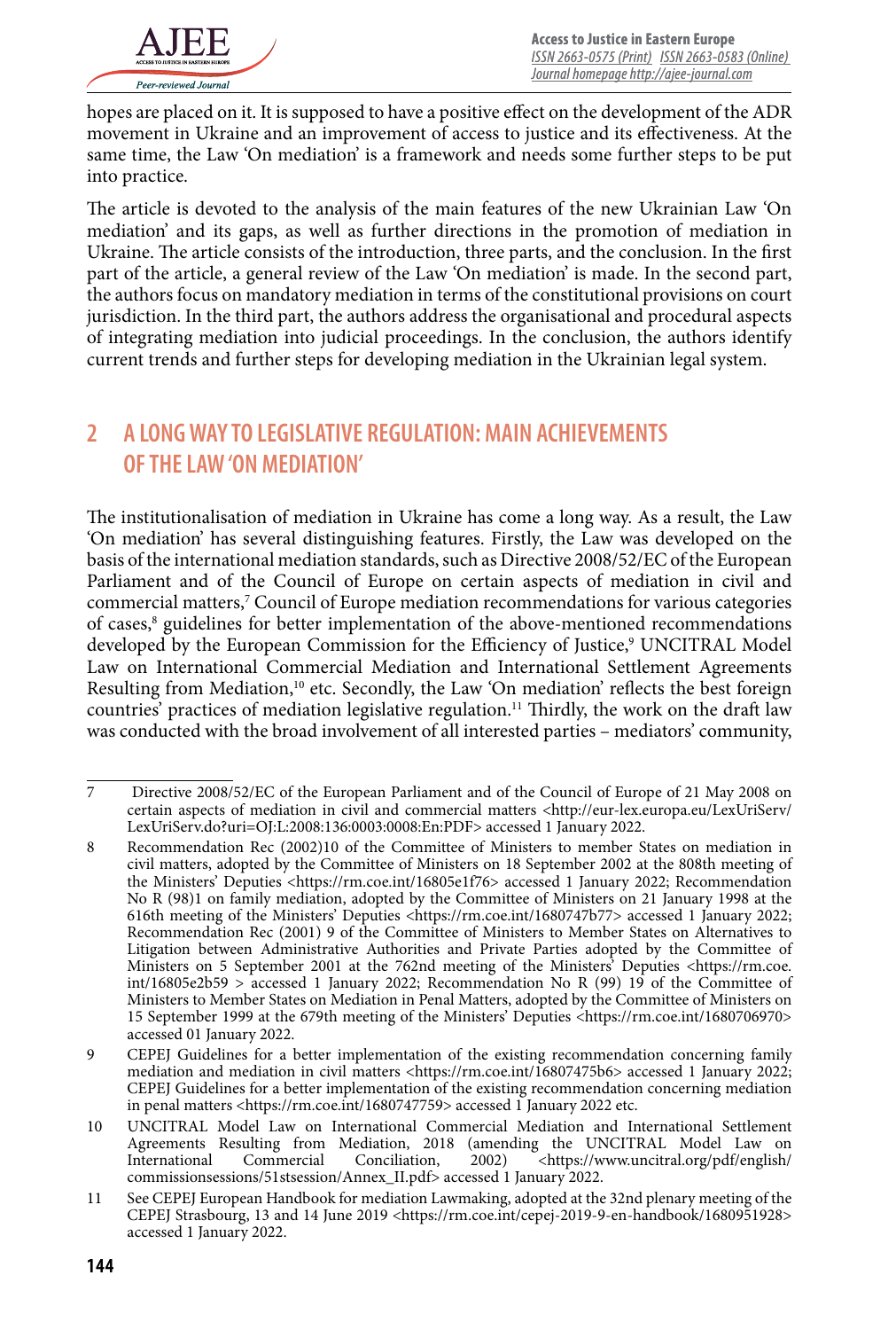legal practitioners, state authorities, and scholars, taking into account the interests of all stakeholders. All of the mentioned features determine the national model of mediation in Ukraine enshrined in the Law 'On mediation'.

*Definition of mediation.* In the literature, one can find various classifications of mediation models or types.12 In the broadest sense, there are two models of mediation depending on the role and intervention of the mediator – facilitative and evaluative.13 In the former, the mediator is responsible for the managing of the procedure but cannot offer his or her own proposals for dispute resolution variants. In the latter, the mediator has broader powers: he or she can help parties by making formal or informal recommendations, offering the variants of the settlement, etc. The Law 'On mediation' enshrines the classical facilitative mediation model. It draws on the definition of mediation as 'an extrajudicial voluntary, confidential, structured procedure, during which the parties with the mediator (mediators) try to prevent or resolve the conflict (dispute) through negotiations'.14 It is also evidenced by other legislative provisions. In particular, the mediator is obliged to manage the mediation procedure,<sup>15</sup> but he or she cannot provide advice and recommendations to the mediation parties about the decision on the merits of the dispute or make such decisions.16 The mediator's advice and recommendations can only be related to the mediation procedure and finalisation of its results.17 The parties independently determine the list of issues to be discussed during the mediation, options for resolving the dispute, the content of the agreement resulting from mediation, terms and methods of its execution, and other issues related to the dispute and mediation procedure.<sup>18</sup>

*Mediator.* The mediator is defined as 'a specially prepared neutral, independent, impartial person who conducts the mediation'.19 There are no minimum age requirements for the mediators, but persons with limited civil capacity or incapable persons, as well as persons with a criminal record, cannot act as mediators. The legislation of some post-soviet countries distinguishes professional and non-professional mediators:20 the former should have completed special training on mediation and obtained a mediator's certificate; the latter have no special education and can conduct the mediation if parties have agreed to such a person as a mediator in their case. Ukraine does not endorse such a distinction: only those who have completed the basic mediation course in Ukraine or abroad are entitled to act as mediators. Basic mediation courses should have at least 90 hours, including no less than 45 hours of practical skills training.<sup>21</sup> The training of mediators, in addition to the basic training, may include specialised trainings. Additionally, parties, public authorities, different institutions, and other persons may impose additional requirements on mediators they engage, for

- 14 Para 4 Part 1 of Art 1 of the Law 'On mediation'.
- 15 Para 7 Part 1 of Art 12 of the Law 'On mediation'.
- 16 Para 2-3 Part 2 of Art 7 of the Law 'On mediation'.
- 17 Part 5 of Art 7 of the Law 'On mediation'.
- 18 Part 2 of Art 8 of the Law 'On mediation'.
- 19 Para 2 Part 1 of Art 1 of the Law 'On mediation'.

21 Part 1 of Art 10 of the Law 'On mediation'.

<sup>12</sup> See N Alexander 'The mediation metamodel: Understanding practice' (2008) 26 (1) Conflict Resolution Quarterly 97-123 DOI: https://doi.org/10.1002/crq.225; L Riskin 'Mediator Orientation, Strategies and Techniques' (1994) 12 Alternatives to the High Cost of Litigation 111-114 DOI: https://doi.org/10.1002/ alt.3810120904.

<sup>13</sup> K M Roberts 'Mediating the Evaluative-Facilitative Debate: Why Both Parties Are Wrong and a Proposal for Settlement' (2007) 39 Loyola University Chicago Law Journal 187-213.

<sup>20</sup> For example, in Kazakhstan, mediators are divided into two groups: professional and non-professional. Nonprofessional mediators are, for example, all judges during conciliation proceedings in court in accordance with the Civil Procedure Code of the Republic of Kazakhstan and the Administrative Procedure Code of the Republic of Kazakhstan (Part 2 Article 9 the Law of Kazakhstan 'On mediation' <https://online.zakon.kz/ Document/?doc\_id=30927376&pos=3;-106#pos=3;-106> accessed 1 January 2022.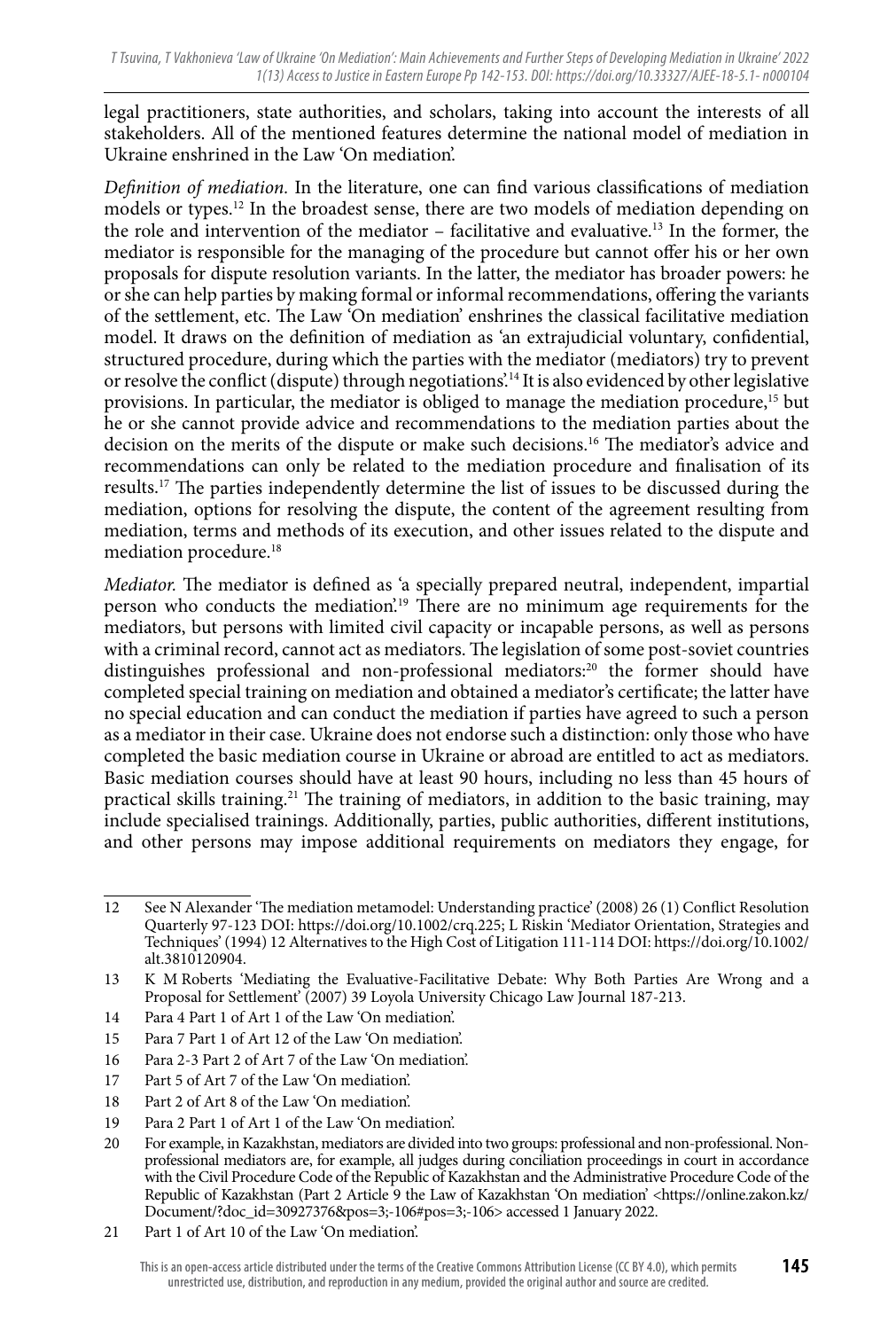

example, special trainings, age, education, experience,  $etc.<sup>22</sup>$  Also, persons who have been trained in basic mediator skills for at least 48 hours, which is confirmed by the relevant certificates before the entry into force of the Law 'On mediation', can act as a mediator. It is worth noting that the Law 'On mediation' allows notaries to conduct a mediation if they obtained the basic mediation course,23 and the Notary Chamber of Ukraine is allowed to conduct a basic mediation course and keep a register of notaries who can act as mediators.

*Scope of the Law 'On mediation'.* The scope of the Law 'On mediation' is quite broad. It is identified as

> relationships pertaining to conduct of mediation for the purposes of preventing the onset of conflicts (disputes) in the future or settling any conflicts (disputes) including civil, family, labor, commercial, administrative ones as well as those in administrative offense and criminal proceedings in order to reconcile a victim with a suspect (defendant).<sup>24</sup>

At the same time, the legislation may contain specific regulations of mediation procedures for different categories of disputes. As we can see, the Law 'On mediation' regulates not only the mediation of dispute settlement but also a so-called preventive mediation, i.e., mediation of the dispute which can only appear in the future, for example, mediation of the conclusion of a contract or premarital agreement.

Mediation can also be integrated into litigation at different stages. In view of this criterion, the following types of mediation can be distinguished: a) *pre-trial mediation*, which takes place before the commencement of a trial and can be a mandatory pre-trial procedure for resolving a dispute, the non-use of which makes it impossible to initiate court proceedings; b) *mediation in the court of first instance*, which takes place during the preparatory proceedings or trial of the case on the merits before the court judgment; c) *mediation in higher courts* during the review of court judgments in appellate or cassation courts; d) *mediation in enforcement proceedings*, or post-judicial mediation, conducted during the enforcement of a court judgment. The same is relevant for integrating mediation into arbitration.

*Principles of mediation.* The Law 'On mediation' recognises classical principles of facilitative mediation, such as: voluntariness (Art. 5), confidentiality (Art. 6), neutrality, independence, and impartiality of the mediator (Art. 7), self-determination of the parties, and equality of the rights of the parties of mediation (Art. 8).

### **3 MANDATORY MEDIATION AND CONSTITUTIONAL PROVISIONS**

The Law 'On mediation' says nothing about mandatory mediation while proclaiming voluntariness to be one of the basic principles of mediation, according to which the parties can only voluntarily, by mutual consent, apply to the chosen mediator, no one can be forced to participate in the mediation, and the procedure can be stopped at any time at the initiative of one of the parties.<sup>25</sup> It may seem that the Law 'On mediation' enshrines a classic voluntary model of mediation. But nowadays, more and more countries establish different

<sup>22</sup> Part 3 of Art 9 of the Law 'On mediation'.

<sup>23</sup> Part 3 of Art 1 of the Law of Ukraine 'About notaries' <https://zakon.rada.gov.ua/laws/show/3425-12#Text> accessed 1 January 2022.

<sup>24</sup> Part 1 of Article 3 of the Law 'On mediation'.

<sup>25</sup> Art 5 of the Law 'On mediation'.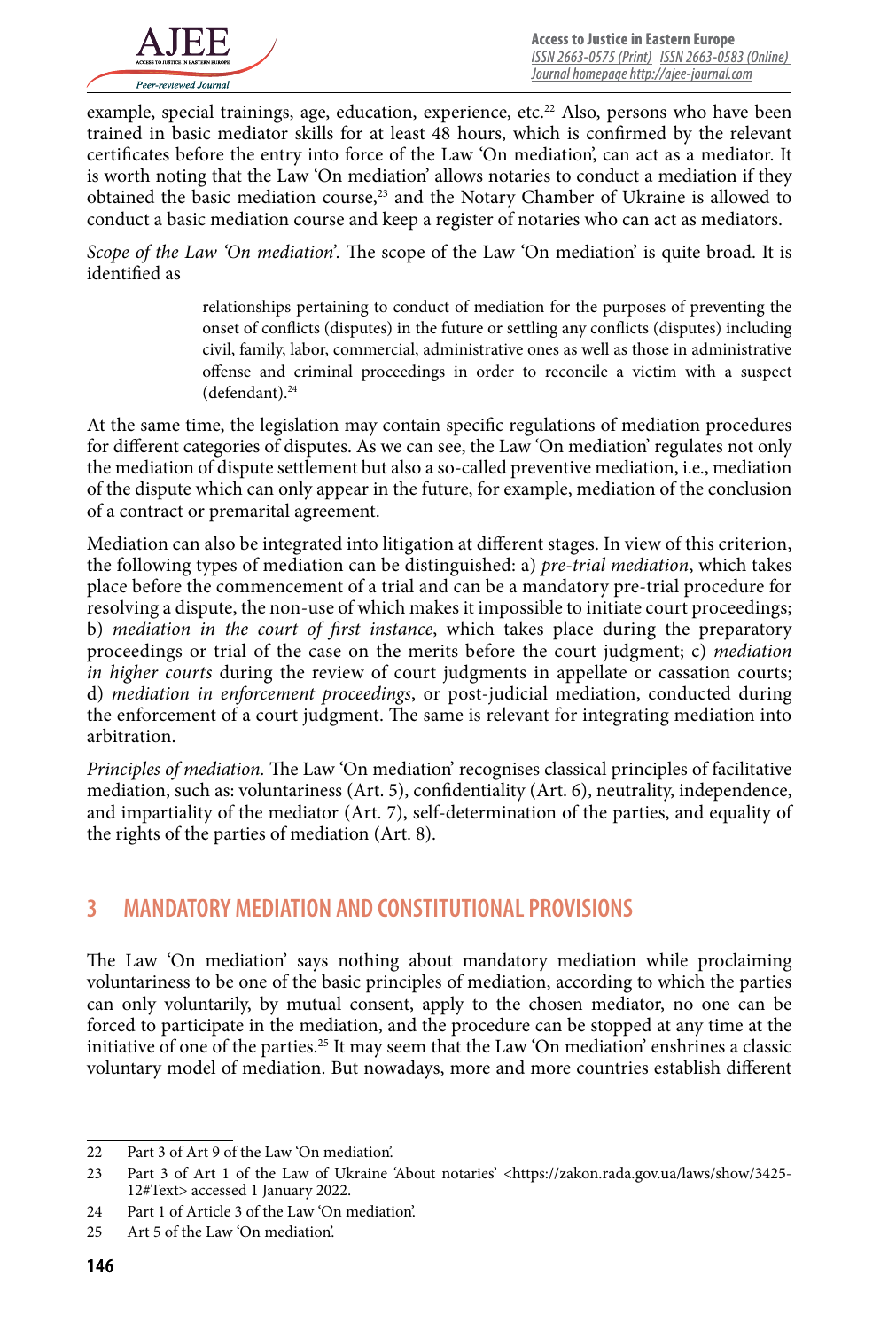kinds of mandatory mediation for some categories of cases.<sup>26</sup> The first country in Europe to develop such a provision was Italy, where mediation is a mandatory pre-trial procedure, for example, in condominium co-owner disputes, medical negligence disputes, defamation disputes, and disputes arising from banking and insurance contracts, etc.27 This tendency caused a shift in the interpretation of the voluntariness principle from the voluntary entering into the mediation procedure to the voluntary ending of such a procedure. Nowadays, the introduction of different kinds of mandatory mediation have become the global trend in the legal regulation of mediation.

We can identify different kinds of mediation depending on the division of initiative between the parties and the court in deciding on the use of mediation: a) completely voluntary mediation, initiated by the parties; b) mediation initiated by at least one party, which obliges the other party to participate in mediation without the right to refuse; c) mediation, initiated by the court: i) mediation on the recommendation of the court, when the judge has only the right to recommend mediation and explain its advantages and sanctions for refusal to use mediation according to national legislation; ii) mediation by appointment or direction of the court, which reflects the greater degree of binding nature of this procedure, and the obligation in this case may relate to attending an information session or the mediation itself; d) mediation as a statutory pre-trial procedure established by law, which means that the plaintiff could not bring the action unless parties try to resolve their dispute by the means of mediation.<sup>28</sup>

Art. 124 of the Constitution of Ukraine provides that the jurisdiction of the courts extends to any legal dispute and any criminal charge. In cases provided by law, courts also consider other cases. The law may provide for a mandatory pre-trial dispute resolution procedure.<sup>29</sup> This constitutional provision opens the door for the legislator to introduce mandatory mediation in certain categories of cases in the future in spite of the fact that the Law 'On mediation' does not regulate any kind of mandatory mediation.

Mandatory mediation causes challenges for Ukraine. Adopting the provisions on the mandatory mediation, the state extends to this procedure the effect of para. 1 of Art. 6 of the Convention for the Protection of Human Rights and Fundamental Freedoms 1950 (hereinafter – the ECHR) in terms of the positive obligation of the state to guarantee access to court. In spite of the fact that in light of the European Court of Human Rights (hereinafter – the ECtHR), case-law mandatory mediation does not violate the access to court requirement, in every case, the proportionality principle should be met. The classical structure of the proportionality test for the cases concerning access to court reads as follows:

1) the aim of the access to court restriction enshrined by law should be legitimate;

2) means which were used for the restriction should be minimally burdensome and necessary in a democratic society;

3) there was a reasonable and proportionate relationship between the means employed and the aim sought to be achieved;

4) the restriction under consideration does not contradict the very essence of the access to court right, because the person cannot be deprived of the right to judicial

<sup>26</sup> See CH van Rhee 'Mandatory Mediation before Litigation in Civil and Commercial Matters: A European Perspective' (2021) 4(12) Access to Justice in Eastern Europe 7-24 DOI: https://doi.org/10.33327/AJEE-18-4.4-a000082.

<sup>27</sup> See E Silvestri, R Jagtenberg, 'Tweeluik – Diptych: Juggling a Red Hot Potato: Italy, the EU, and Mandatory Mediation' (2013) 17(1) Nederlands-Vlaams Tijdschrift voor Mediation en Conflictmanagement 29-45.

<sup>28</sup> See T Tsuvina, A Serhieieva 'Comprehensive Analysis of the Current Situation, Barriers and Possibilities of Mediation Development: with Recommendations for the Promotion and Implementation of Mediation in Ukraine' (2019) 38-41.

<sup>29</sup> Constitution of Ukraine <https://zakon.rada.gov.ua/laws/show/254k/96-вр#Text> accessed 1 January 2022.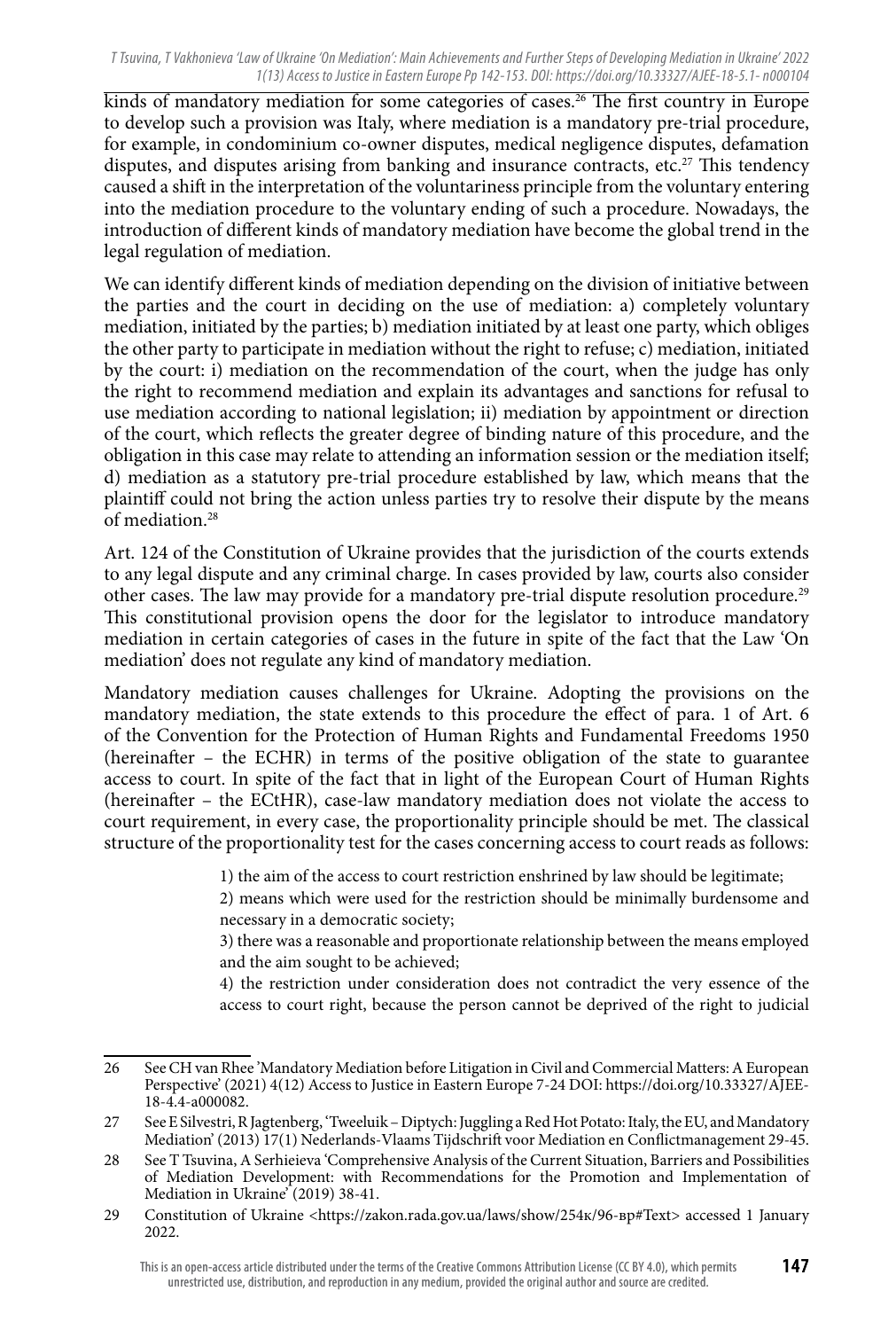

protection due to the restriction and there should always be alternative ways to protect violated rights, freedoms or interests, if the consideration of certain cases is excluded from the court jurisdiction.<sup>30</sup>

In view of the above, it can be concluded from the interpretation of mediation as a mandatory pre-trial procedure that such procedure pursues a legitimate aim which has two aspects: on the one hand, it pursues the public interest in access to justice for all and its effectiveness, as well as caseload relief; on the other hand, it aims to satisfy the private interest of the parties, which is to ensure the use of an effective and appropriate consensual way to resolve their dispute. If the parties are given the opportunity to voluntarily end the mediation procedure, the means employed for the restriction are minimally burdensome and proportionate with the aim of restrictions.

At the same time, the question arises as to whether such a legislative provision will not cause situations where, in reality, a person will be deprived of the right to a fair trial at all, taking into account the real development of mediation in Ukraine and quantity of certificated mediators. The introduction of mediation as a mandatory pre-trial procedure for resolving disputes, even in some categories of cases, implies a positive obligation of the state to ensure unimpeded access to mediation throughout the state. At the same time, in cases where parties have the right to legal aid, mediation should be provided free of charge at the expense of the state budget.<sup>31</sup> In our opinion, this task is unachievable in the current situation in Ukraine, taking into account the number of mediators, large territory of the country, and diversification of the judicial system. As a result, it may lead, on the one hand, to additional burdens on the budget and, on the other hand, to violation of the rights to a fair trial (para. 1 Art. 6 ECHR). Yet now, there are several pro-bono projects of mediators' associations and legal aid systems in large cities and online mediation projects in small cities. All in all, it is important to remember that compulsory mediation can increase the number of mediations but will not increase the number of settled disputes, as the parties and lawyers will often see such a procedure as a formality before filing a lawsuit. According to these considerations, before introducing mediation as a mandatory pre-trial procedure, the state needs to do some serious work on the popularisation of mediation and increasing the number of mediators.

### **4 INTEGRATION OF MEDIATION INTO JUDICIAL PROCEEDINGS**

Though historically, mediation appears as an alternative to the classical judicial proceedings, over time, the effectiveness of mediation has led to the integration of mediation into judicial proceedings. Mediation seeks to lighten the load on the judicial system and help in combating such negative trends in civil procedure as the excessive length of a trial, high court fees, and the complexity of litigation, which characterise the crisis of civil justice in the second half of the 20th century.<sup>32</sup> It is currently recognised that mediation can improve the accessibility and efficiency of justice, enrich judicial practice, increase flexibility and adaptability of litigation to the nature of the dispute, etc. As a result, on the one hand, it may increase trust in the justice sector and the level of satisfaction of ordinary people by a judiciary, and on the other hand, it allows parties to choose the most appropriate way to solve their dispute.

<sup>30</sup> See among others: *Golder v United Kingdom* App No 4451/70 (ECtHR, 21 February 1975) para 34; *Ashingdane v the United Kingdom* App No 8225/78 (ECtHR, 28 May 1985); *Stanev v Bulgaria* [GC] App No 36760/06 (ECtHR, 17 January 2012).

<sup>31</sup> See Para 4 Part 1 of Art 1 of Law of Ukraine 'On Free Legal Aid' <https://zakon.rada.gov.ua/laws/ show/3460-17#Text> accessed 19 June 2021.

<sup>32</sup> See AA Zukerman, *Civil Justice in Crisis: Comparative Perspectives of Civil Procedure* (Oxford University Press 1999).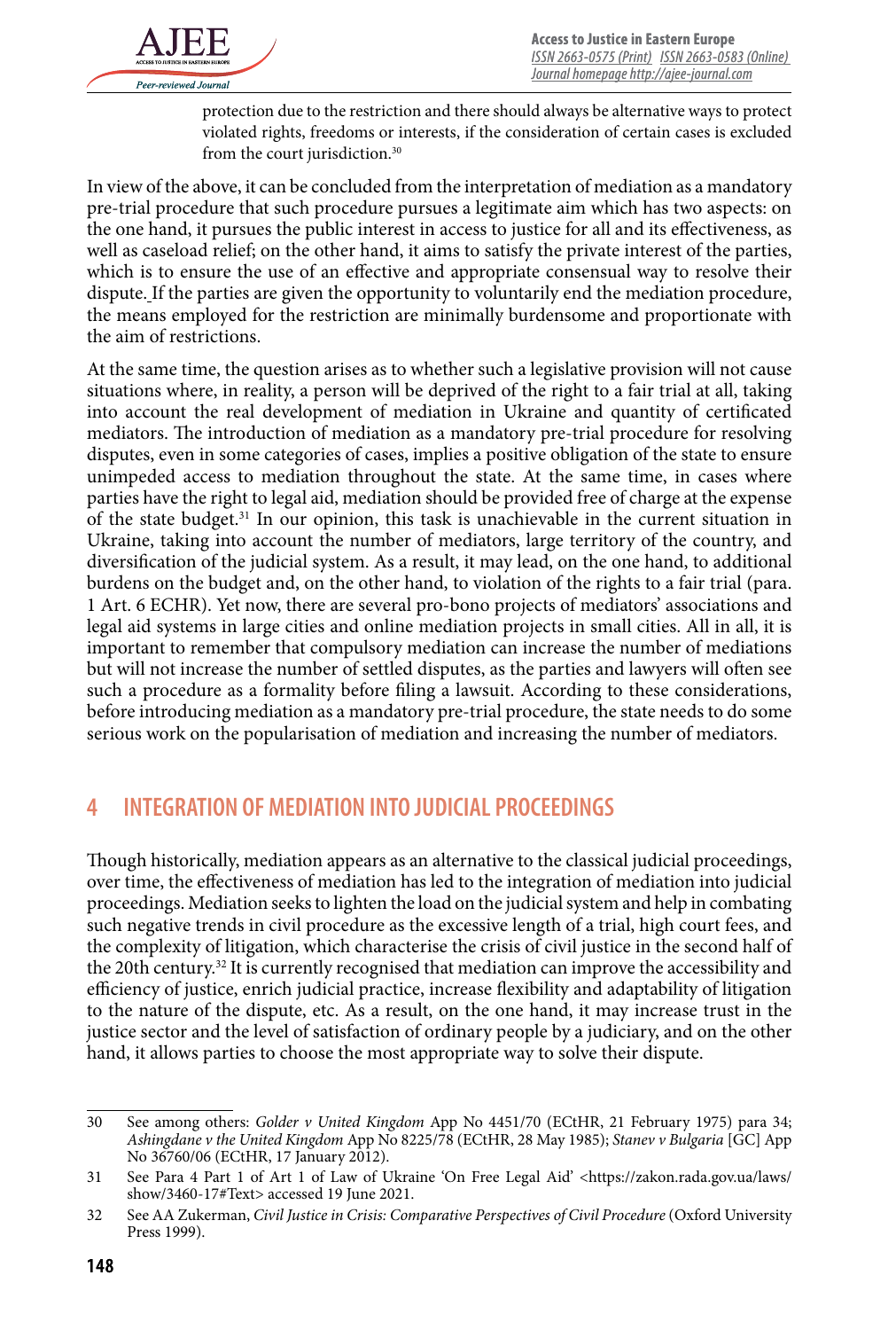Modern trends in strengthening the interaction between mediation and legal proceedings allow us to distinguish court mediation, which is integrated into judicial proceedings and provided with the assistance of the court. In general, the development of a strategy for integrating mediation into the court proceedings concerns two main aspects: an organisational one, which is associated with the development of an optimal model of court mediation, as well as procedural, which is focused on the procedural features of such integration.

## *4.1 ORGANISATIONAL ASPECT OF INTEGRATION*

Analysis of legislation and practice of implementation of pilot projects for mediation integrated into judicial proceedings in foreign countries allows to distinguish the following models of court mediation:

> a) judicial mediation, or 'judge-mediator' model, which is conducted directly in court by judges who have passed special mediation training;

b) court-related mediation of two types:

i) internal court-related mediation, in which mediation is carried out in the centre of the mediation or ADR centre in court, so the mediation is supposed to be conducted 'inside' the court by inside mediators;

ii) external court-related mediation, in which cases for mediation are sent to external public or private mediation centres or mediators.<sup>33</sup>

There were several pilot schemes of court mediation in Ukraine supported by the donor organisations. The following models of mediation integrated into judicial proceedings were presented:

- external court-related mediation ('Support for mediation development in eight courts of the Volyn region as an alternative way to resolve the conflict' with the support of USAID within the framework of the Fair Justice Project);
- judicial mediation, in which specially trained judges acted as mediators (grant of the European Commission and the Council of Europe 'The procedure for selection and appointment of judges, their preparation, bringing to disciplinary responsibility, distribution of cases and alternative dispute resolution' in 2006-2007 and 'Transparency and effectiveness of the justice system in Ukraine' in 2008-2011);
- a special procedure for settling a dispute with the participation of a judge as a special kind of the conciliatory procedure held by a judge (project 'Education of Judges for Economic Growth' with the support of the Canadian National Judicial Institute).

Within these projects, the following results were obtained. According to statistics, within the framework of an external mediation that was implemented in eight courts of the Volyn region, 142 persons were involved in the mediation process, 108 information-evaluation meetings with parties, and 38 mediations were conducted, 14 of which were successful (among them –

<sup>33</sup> T Tsuvina, A Serhieieva, 'Comprehensive Analysis of the Current Situation, Barriers and Possibilities of Mediation Development: with Recommendations for the Promotion and Implementation of Mediation in Ukraine' (2019) 24-25.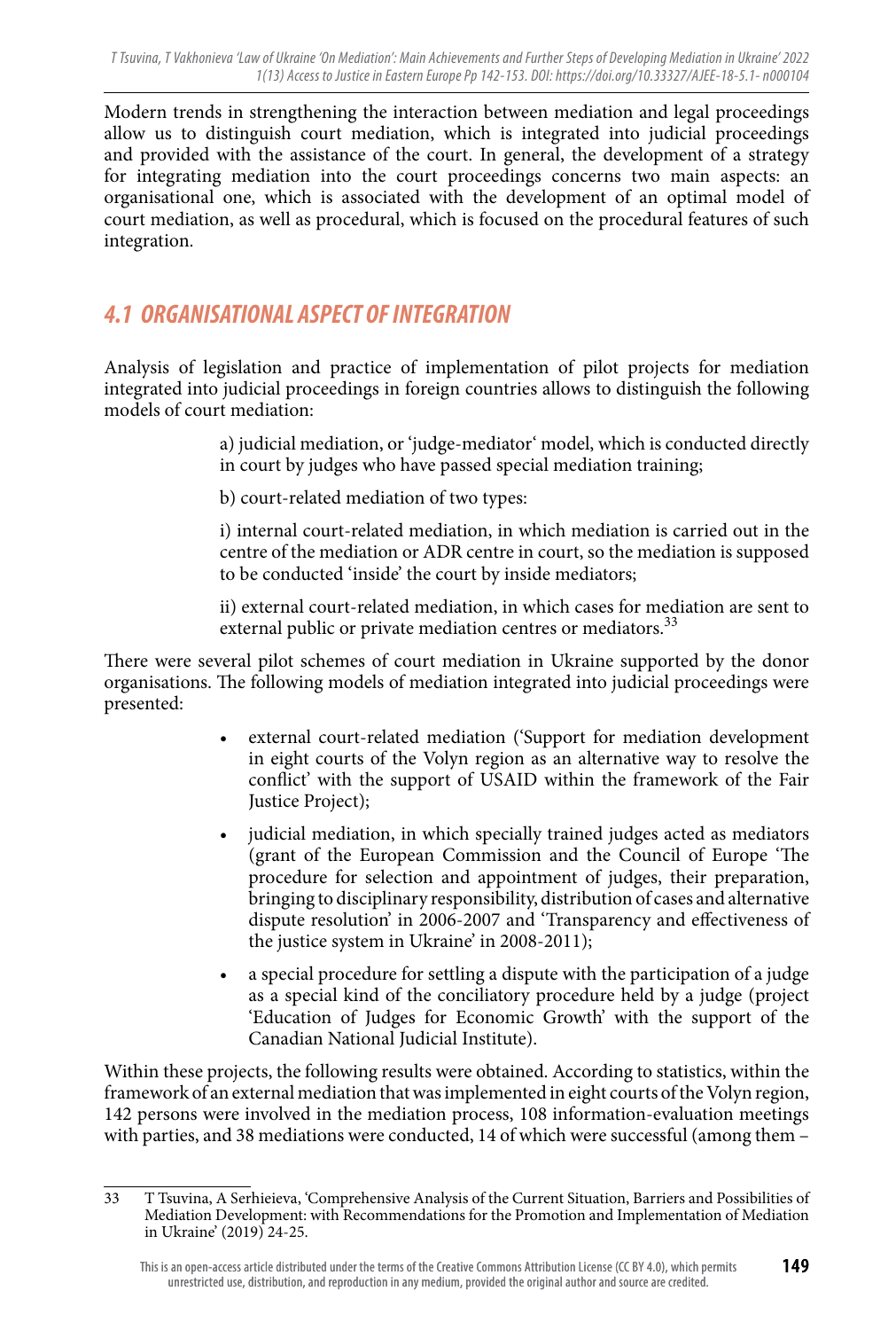

two inheritance disputes, three land disputes, four family disputes, five civil disputes). After conducting a successful mediation, parties were asked to answer the questionnaire: 20 of the 24 persons indicated that they did not expect such a result; 18 of 24 persons reported that the judge fully understood the essence of the problem and contributed to the resolution of a dispute as much as possible and recommended them the mediation; 16 of 24 persons said that in the future they would first try to use mediation in order to save money and time. At the same time, among 24 cases in which mediation was not successful: 4 mediations were stopped by the mediator (including three mediations, during which mediators were informed about violence), and in five cases, the mediation was stopped because of parties' legal representative position in the case.<sup>34</sup>

Instead, in the pilot project of the judicial mediation (model 'judge-mediator') which was held in four courts (Bila Tserkva City Court of Kyiv Oblast, Vinnytsa District Administrative Court, Donetsk Administrative Court of Appeal, Ivano-Frankivsk City Court) during the period from 5 July 2010 to 15 November 2010, 83 cases were transferred to mediation, in 50 cases mediation took place, 36 mediations ended successfully, and in 33 cases settlement mediation agreements were concluded.<sup>35</sup>

The project connected with the implementation of the procedure for settling a dispute with the participation of a judge even became a basis for the amendments to the procedural legislation in 2017. In fact, it is not mediation – it is a kind of conciliation led by the judge who conducted the trial.

Although different kinds of integrating mediation were piloted in Ukraine, the new Law 'On mediation' says nothing about the possibility of conducting mediation by judges or other court staff, so we can conclude that in Ukraine, external court-annexed mediation will be developed in the future. From this point of view, the main question is how and by whom the mediators for this kind of mediation will be selected and who will form and keep the register of such mediators.

### *4.2 PROCEDURAL ASPECTS OF INTEGRATION*

Even before the adoption of the Law 'On mediation', mediation could be used in parallel with court proceedings due to the existence of legal provisions on the possibility of reaching a settlement agreement between the parties at any stage of civil, commercial, or administrative proceedings, including appellate and cassation proceedings and enforcement proceedings. In practice, if parties of litigation use mediation and find an amicable solution, they can bring it to the court, and it can be approved by the court as a settlement agreement. Moreover, although there was no legislative regulation of mediation, since 2017, the mediator's immunity has already been enshrined in procedural law,<sup>36</sup> which effectively made it impossible to interrogate a mediator as a witness about the facts which became known to him or her during the mediation.

Simultaneously with the adoption of the Law 'On mediation' amendments to procedural codes – the Civil Procedure Code (hereinafter – the CPC), the Commercial Procedure Code (hereinafter – the ComPC), and the Code of Administrative Procedure (hereinafter –

<sup>34</sup> OM Matviychuk, OG Zavydovska, Mediation in the courts: myth or reality? (Lutsk: B.v. 2016).

<sup>35</sup> Transparency and Efficiency of the Judicial System of Ukraine: Materials for Training Mediators from the Circle of Judges of the Supreme Court of Ukraine, Higher Specialized Courts and Representatives of Higher Education Institutions in the Framework of the Joint Program of the European Union and the Council of Europe, 20-25 March 2011 6.

<sup>36</sup> Para 2 Part 1 of Art 70 of the CPC; Para 2 Part 1 of Art 66 of the ComPC.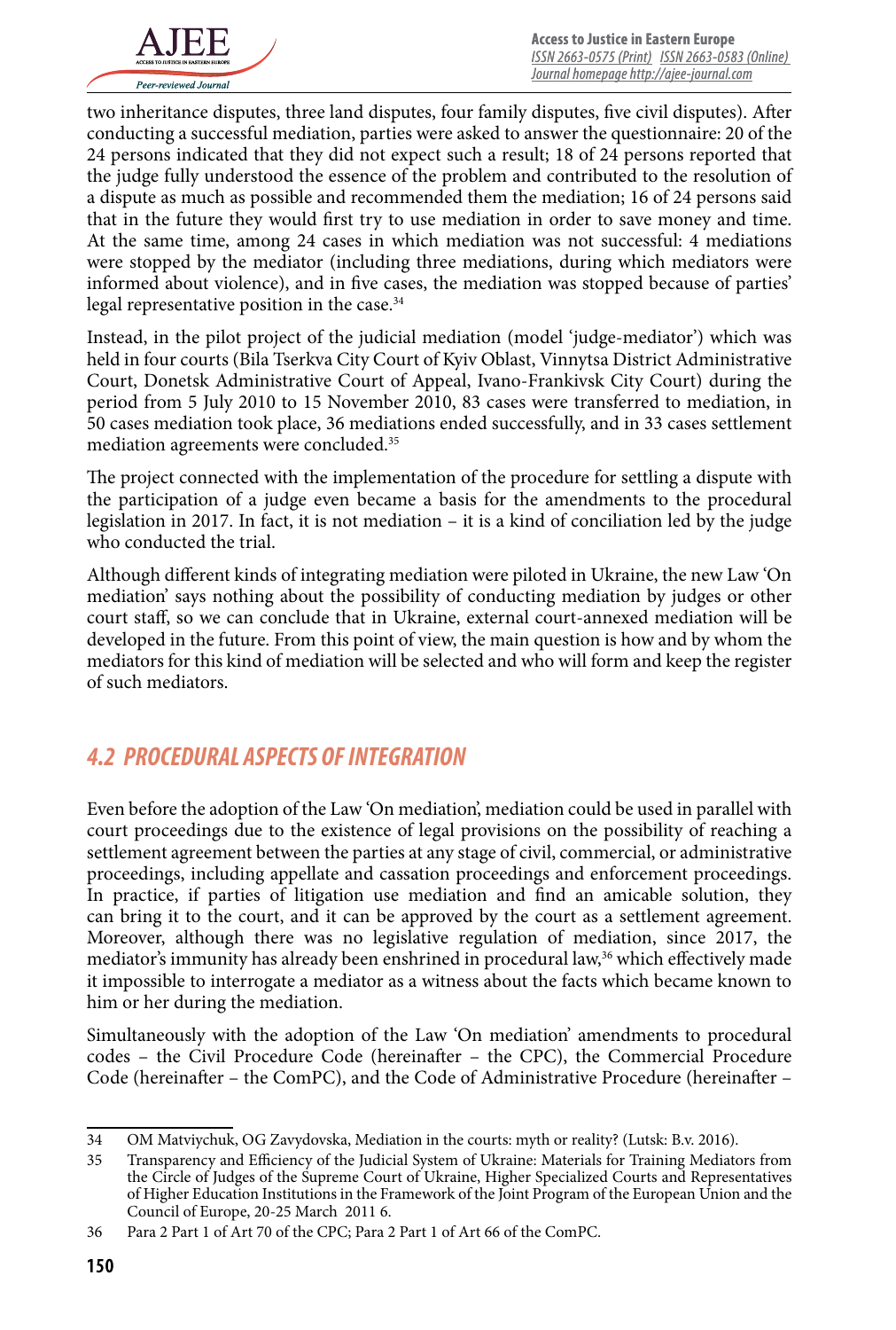the CAP) – were made. The main judicial guarantees in case of mediation usage can be summarised as follows:

- A) Procedural law explicitly stipulates that the parties may reconcile, including through mediation, at any stage of the judicial proceedings, and the result of the parties' agreement may be approved as a judicial settlement agreement.<sup>37</sup>
- B) Special guaranty of the neutrality principle is connected with the prohibition to combine two roles – mediator and legal representative: a person who acted as a mediator in a dispute related to a case before a court cannot act as a representative in the same case.<sup>38</sup>
- C) The judge is now obliged to find out during the preparatory hearing in the case whether the parties wish to settle the dispute out of court through mediation.<sup>39</sup>
- D) If the parties agreed to conduct an out-of-court mediation on preparatory stage, a court can adjourn the preparatory hearing;<sup>40</sup> at the same time, the court is obliged to suspend the proceedings if both parties request to suspend the proceedings during the conduction of mediation before them for the period of the mediation but not more than 90 days from the date of the decision to suspend the proceedings.<sup>41</sup> After the resumption of proceedings, if the parties reached a mediation settlement agreement, a court may close the proceedings and approve such an agreement. Other options are to close the proceedings because of the plaintiff 's waiver of the claim or to deliver court judgment in case of admitting the claim by the defendant. In case of unsuccessful mediation, the court after resuming the proceedings must consider the case on the merits and deliver a judgment.
- E) The use of mediation procedure is incentivised by the rules on court fee return: in case of the settlement agreement, plaintiff 's waiver of the claim or recognition of the claim by the defendant resulting from the mediation, 60 percent of the court fees in the first, appeal or cassation instances are reimbursed.42
- F) A special rule is established for administrative proceedings, which sets deadlines for filing suits: mediation does not suspend the duration of the period for filing a suit to the administrative court.<sup>43</sup> The same relates to the limitation period for all types of non-criminal cases.44

## **5 CONCLUSIONS: CURRENT TRENDS IN THE DEVELOPMENT OF MEDIATION IN UKRAINE**

The Law 'On mediation' opened a new page in the ADR movement in Ukraine in terms of the rule of law and access to justice. Despite its expected positive effect, a lot of problems are still open for discussion.

44 Part 2 Art 3 Law 'On mediation'.

<sup>37</sup> Part 7 of Art 46 ComPC; Part 7 of Art 49 CPC; Part 5 of Art 47 CAP.

<sup>38</sup> Para 5 Part 5 of Art 183 ComPC; Para 5 Part 5 of Art 198 CPC; Para 5 Part 6 of Art 181 CAP.

<sup>39</sup> Para 2 Part 2 of Art 182 ComPC; Para 2 Part 2 of Art 197 CPC; Para 2 Part 2 of Art 180 CAP.

<sup>40</sup> Para 5 Part 5 of Art 183 ComPC; Para 5 Part 5 of Art 198 CPC; Para 5 Part 6 of Art 181 CAP.

<sup>41</sup> Para 3-1 Part 1 of Art 227 ComPC; Para 4-1 Part 1 of Art 251 CPC; Para 4 Part 1 of Art 236 CAP.

<sup>42</sup> Part 1, 2 of Art 130 ComPC; Part 1, 2 of Article 142 CPC.

<sup>43</sup> Part 6 of Art 122 CAP.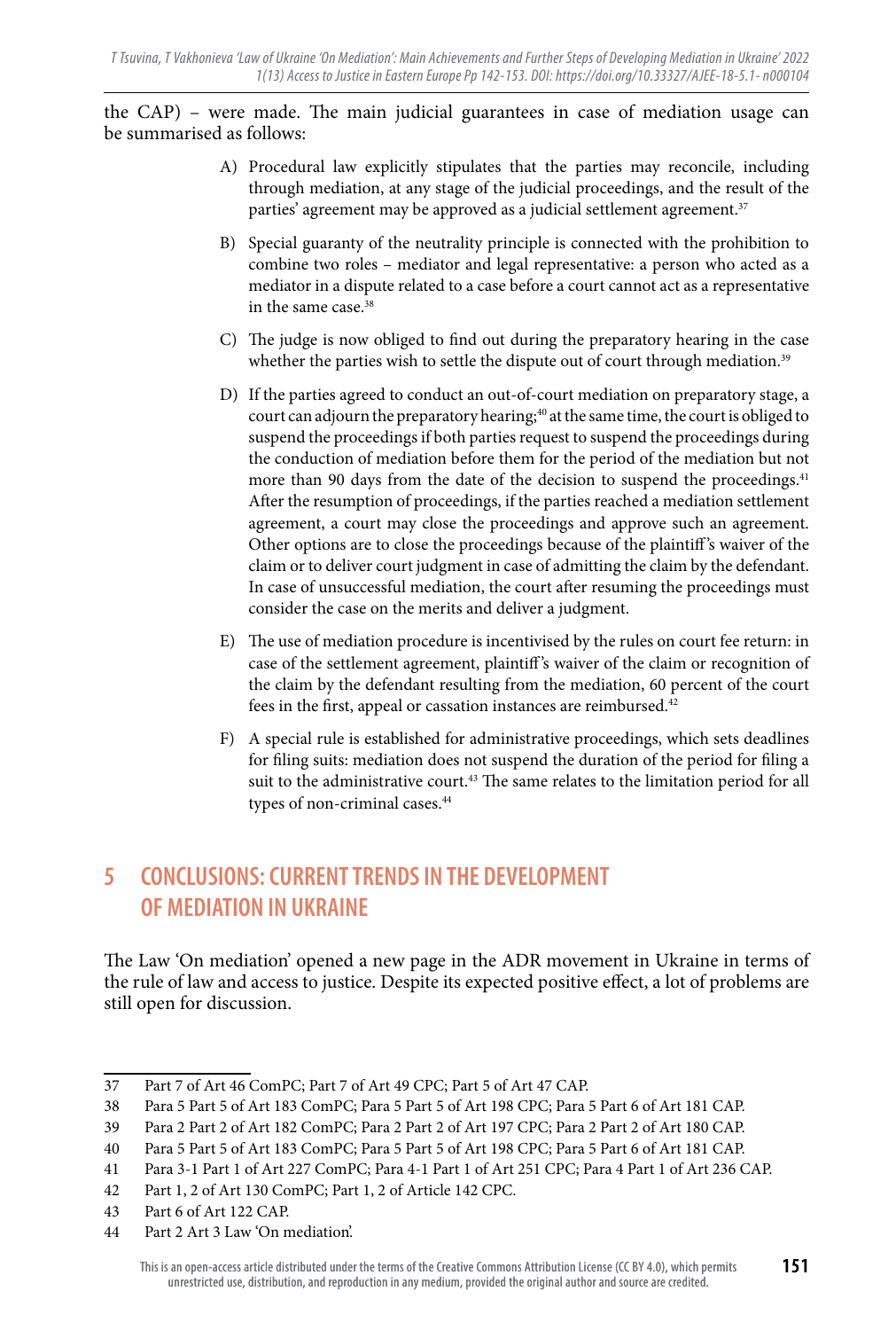

Firstly, the law focuses on general issues of developing mediation in Ukraine without providing general guidelines for any specific model of court mediation. Yet, the development of the latter is one of the strategic goals for the promotion of ADR in Ukraine and justice sector reform. From this point of view, the next steps may relate to the development of organisational and quality standards of court mediation, as well as the introduction of mandatory mediation in specific types of cases in the context of the implementation of the provisions of Art. 124 of the Constitution of Ukraine.

Secondly, in 2019, Ukraine signed the United Nations Convention on International Settlement Agreements Resulting from Mediation (hereinafter – the Singapore Convention).45 Therefore, further changes will be aimed at amending the procedural legislation, in particular, introducing a special procedure that would lead to the enforcement of agreements resulting from international mediation in commercial disputes, similar to that provided for arbitration by the New York Convention on the recognition and enforcement of foreign arbitral awards.46 The Ministry of Justice organised the working group for the ratification of the Singapore Convention at the same time as the working group at the draft Law 'On mediation' was organised. Now, this group is working on the amendments to the procedural law, taking into account the Law 'On mediation'. It should be noted that signing the Singapore Convention can bring the practice of mediation to a new level, significantly increasing its use in cross-border commercial disputes, which will have a positive impact on Ukraine's image on the world stage and the development of mediation in Ukraine.

Thirdly, the Law 'On mediation' envisages integration of mediation into other jurisdictional activities, such as that of notaries and bailiffs and systems of legal aid, yet there is no special regulation on mediation in this context. Some further steps should be taken by the Ministry of Justice to find an effective model for integrating mediation into these areas.

Fourthly, the legislation does not pay due attention to the integration of mediation into arbitration and international commercial arbitration. The practice of so-called hybrid procedures, in particular med-arb and arb-med, based on a combination of mediation and arbitration in different variations, is popular all over the world. The status of mediation agreements and mediation clauses remains unclear in the Law 'On mediation'. A systematic analysis of the rules of national procedural law suggests that they are not mandatory. An important issue in the context of promoting mediation and developing a culture of ADR is the need for mediation clauses contained in contracts, as well as mediation agreements to be binding for the parties.

Fifthly, the information policy of the state is needed to popularise mediation in society. It should explain the advantages of mediation, its principles, and benefits; foster layperson's trust in this institution and the desire to use non-competitive ways of resolving disputes, create a positive image of mediators and raise awareness of their mission in society, etc.

<sup>45</sup> United States Convention on International Settlement Agreements Resulting from Mediation <https:// uncitral.un.org/sites/uncitral.un.org/files/singapore\_convention\_eng.pdf> accessed 1 January 2022.

<sup>46</sup> Convention on the Recognition and Enforcement of Foreign Arbitral Awards <https://www.uncitral. org/pdf/english/texts/arbitration/NY-conv/New-York-Convention-E.pdf> accessed 1 January 2022.